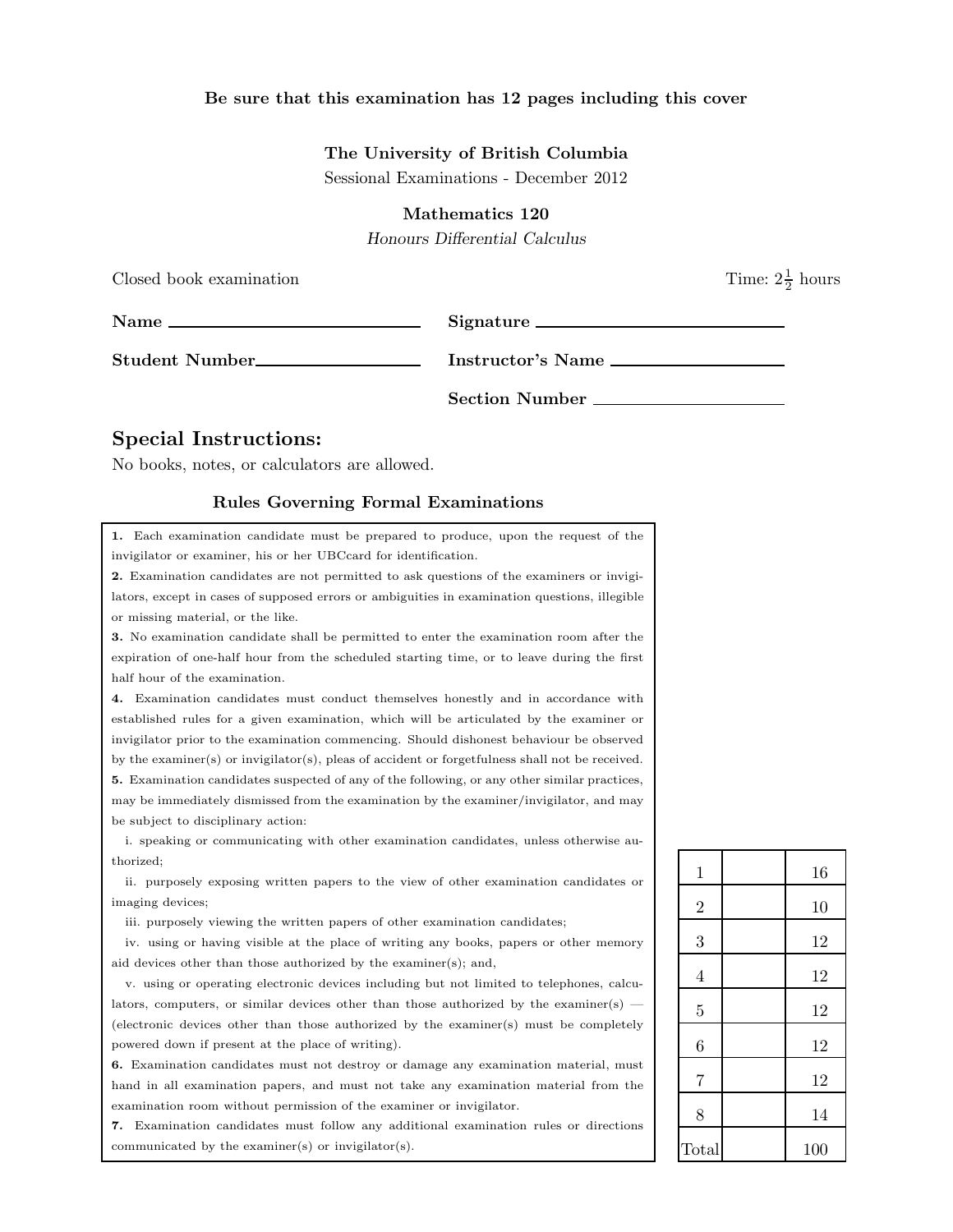# Marks

[16] 1. Evaluate the following limits.

(a) 
$$
\lim_{x \to \infty} (\ln x)^2 e^{-x}
$$
  
\n(b)  $\lim_{x \to 1} \frac{\ln(1+x) - x}{x^2}$   
\n(c)  $\lim_{x \to \infty} [\sqrt{x^2 + 5x} - \sqrt{x^2 - x}]$ 

(d) 
$$
\lim_{x \to 0} x \sin^2 \left(\frac{1}{x}\right)
$$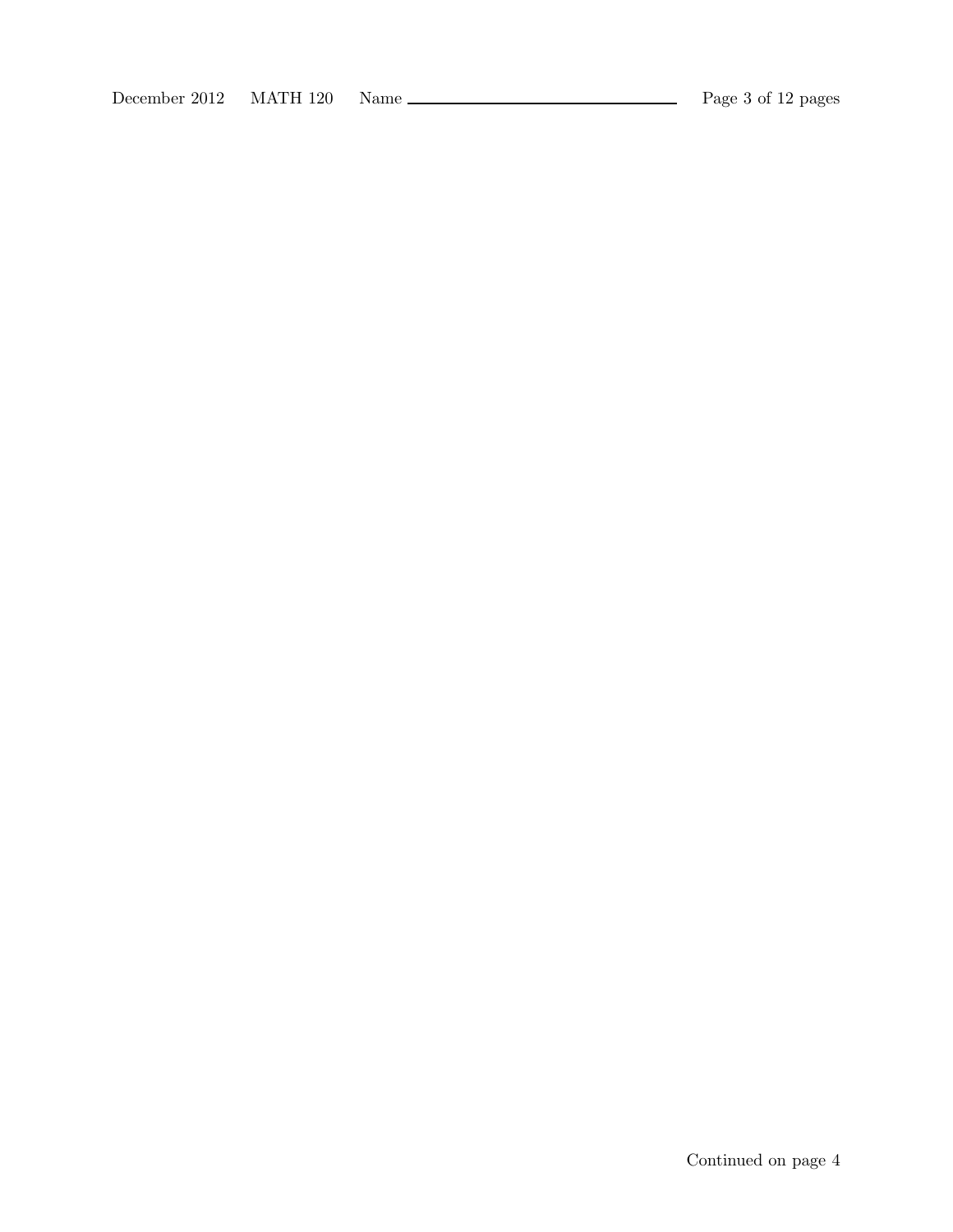December 2012 MATH 120 Name Page 4 of 12 pages

[10] **2.** The quantities P, Q and R are functions of time and are related by the equation  $R = PQ$ . Assume that  $P$  is increasing instantaneously at the rate of 8% per year and that  $Q$  is decreasing instantaneously at the rate of 2% per year. That is,  $\frac{P'}{P} = 0.08$  and  $\frac{Q'}{Q} = -0.02$ . Determine the percentage rate of change for R.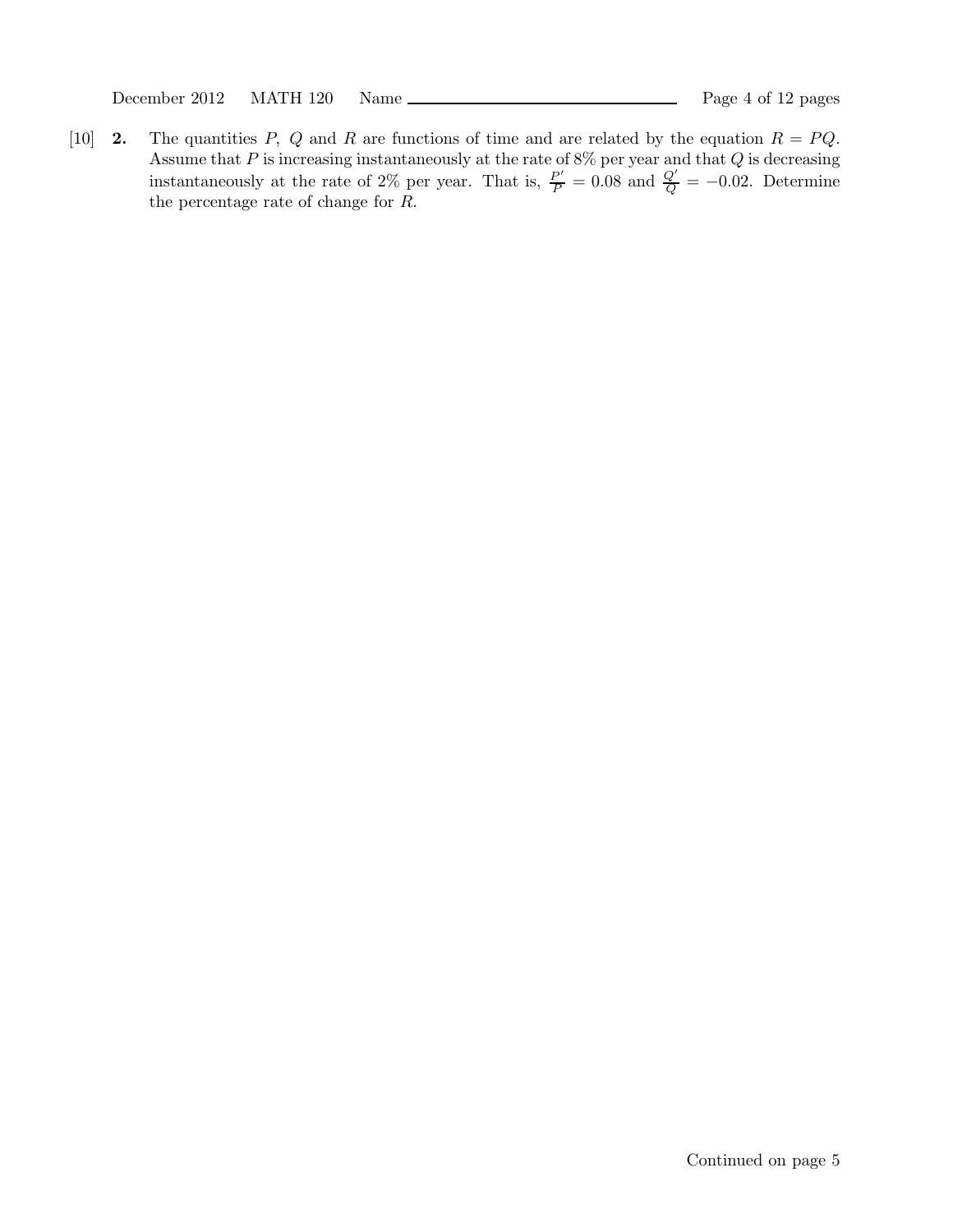December 2012 MATH 120 Name Page 5 of 12 pages

[12] **3.** Use the formal definition of limit to prove that  $\lim_{x\to 0} \cos(3 \sin x) = 1$ .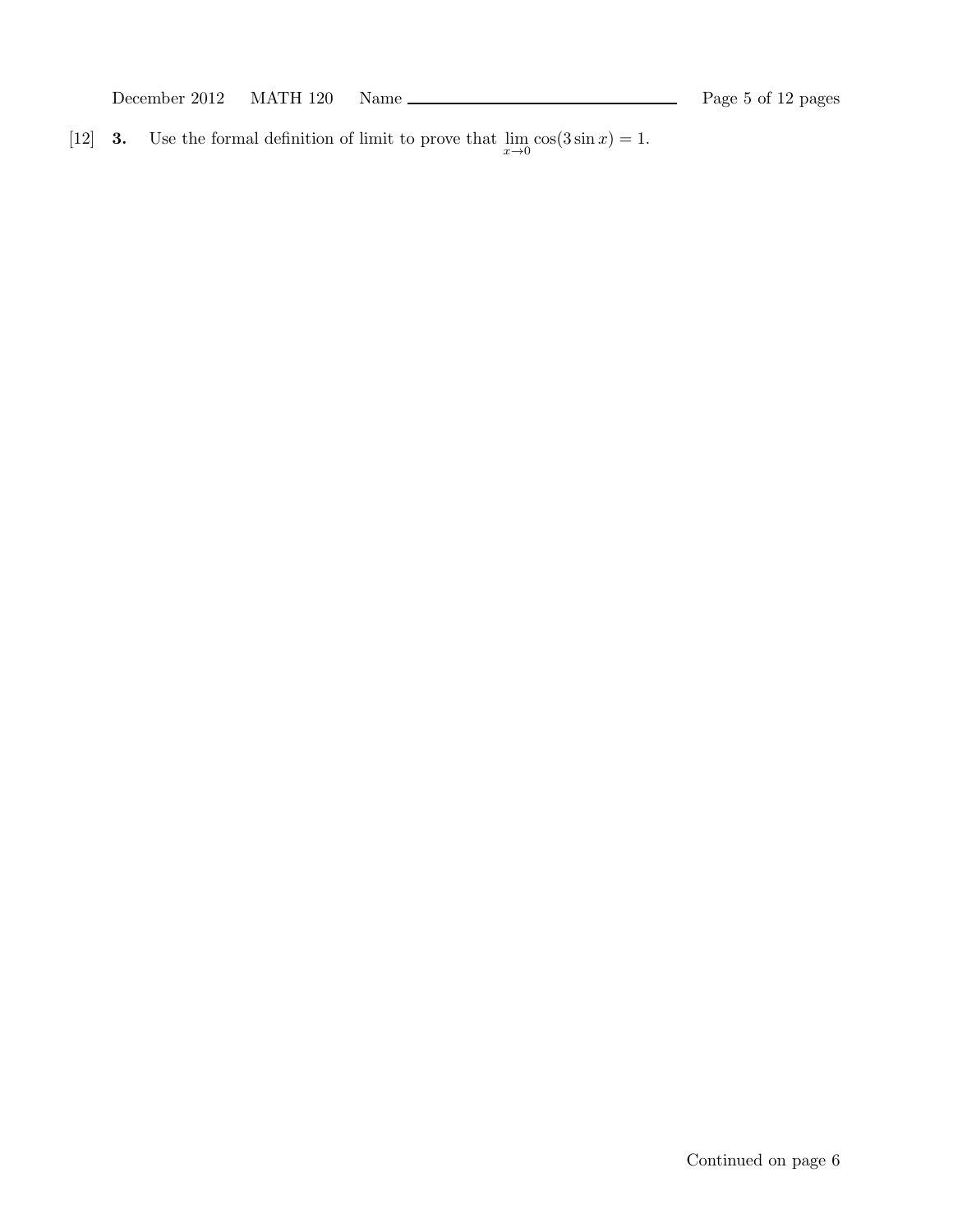[12] 4. The hyperbolic trigonometric functions  $sinh(x)$  and  $cosh(x)$  are defined by

$$
sinh(x) = \frac{e^x - e^{-x}}{2}
$$
  $cosh(x) = \frac{e^x + e^{-x}}{2}$ 

They have many properties that are similar to corresponding properties of  $sin(x)$  and  $cos(x)$ . In particular it is easy to see that

$$
\frac{d}{dx}\sinh(x) = \cosh(x) \qquad \frac{d}{dx}\cosh(x) = \sinh(x) \qquad \cosh(x)^2 - \sinh(x)^2 = 1
$$

You may use these properties in your solution to this question.

- (a) Sketch the graphs of  $sinh(x)$  and  $cosh(x)$ .
- (b) Define inverse hyperbolic trigonometric functions  $\sinh^{-1}(x)$  and  $\cosh^{-1}(x)$ , carefully specifing their domains of definition. Sketch the graphs of  $\sinh^{-1}(x)$  and  $\cosh^{-1}(x)$ .
- (c) Find  $\frac{d}{dx} \cosh^{-1}(x)$ .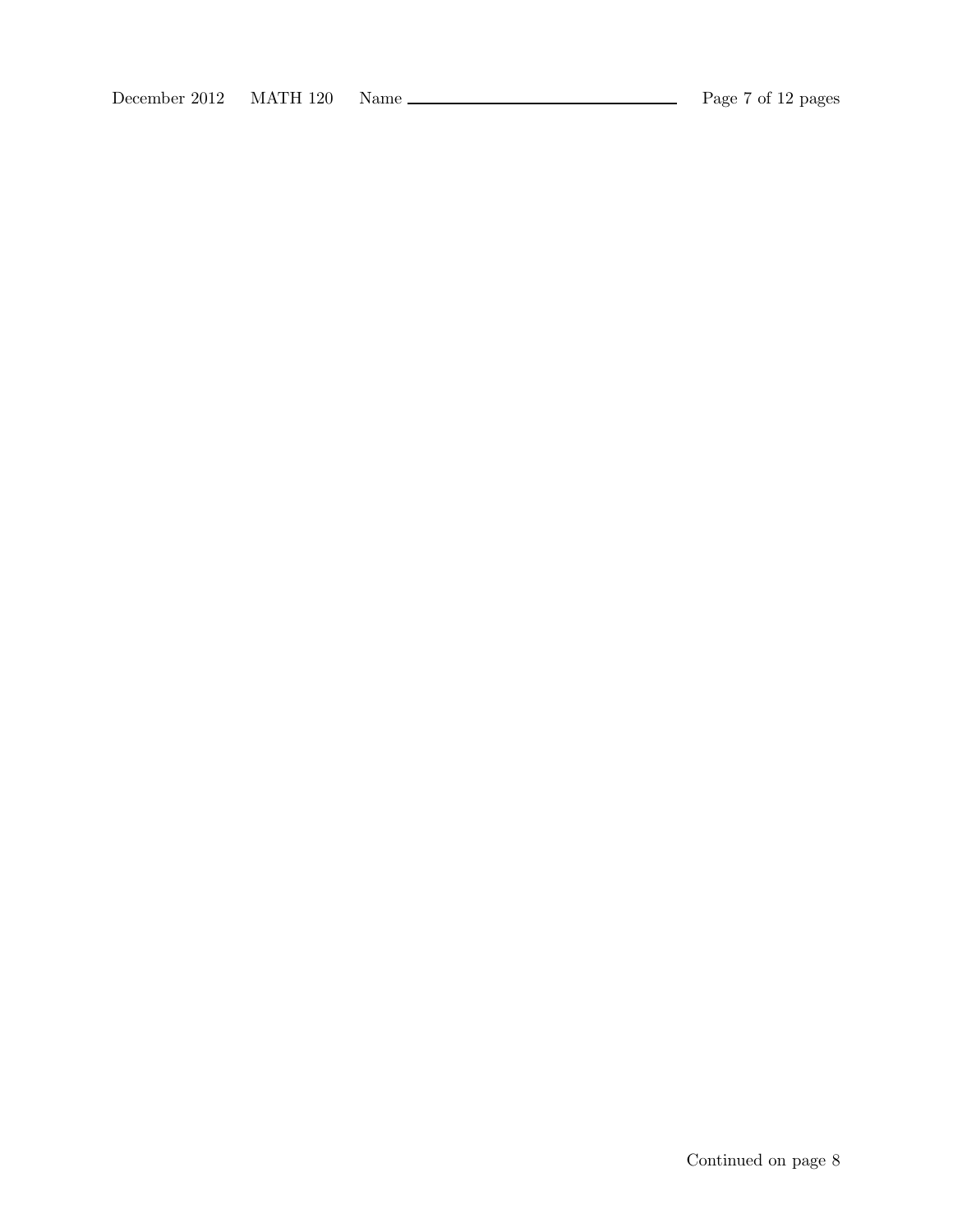[12] 5. An object falls under gravity near the surface of the earth and its motion is impeded by air resistance proportional to its speed. Its velocity  $v$  satisfies the differential equation

$$
\frac{dv}{dt} = -g - kv
$$

where  $g, k$  are positive constants.

- (a) Find the velocity of the object as a function of time t, given that it was  $v_0$  at  $t = 0$ .
- (b) Find  $\lim_{t\to\infty} v(t)$ .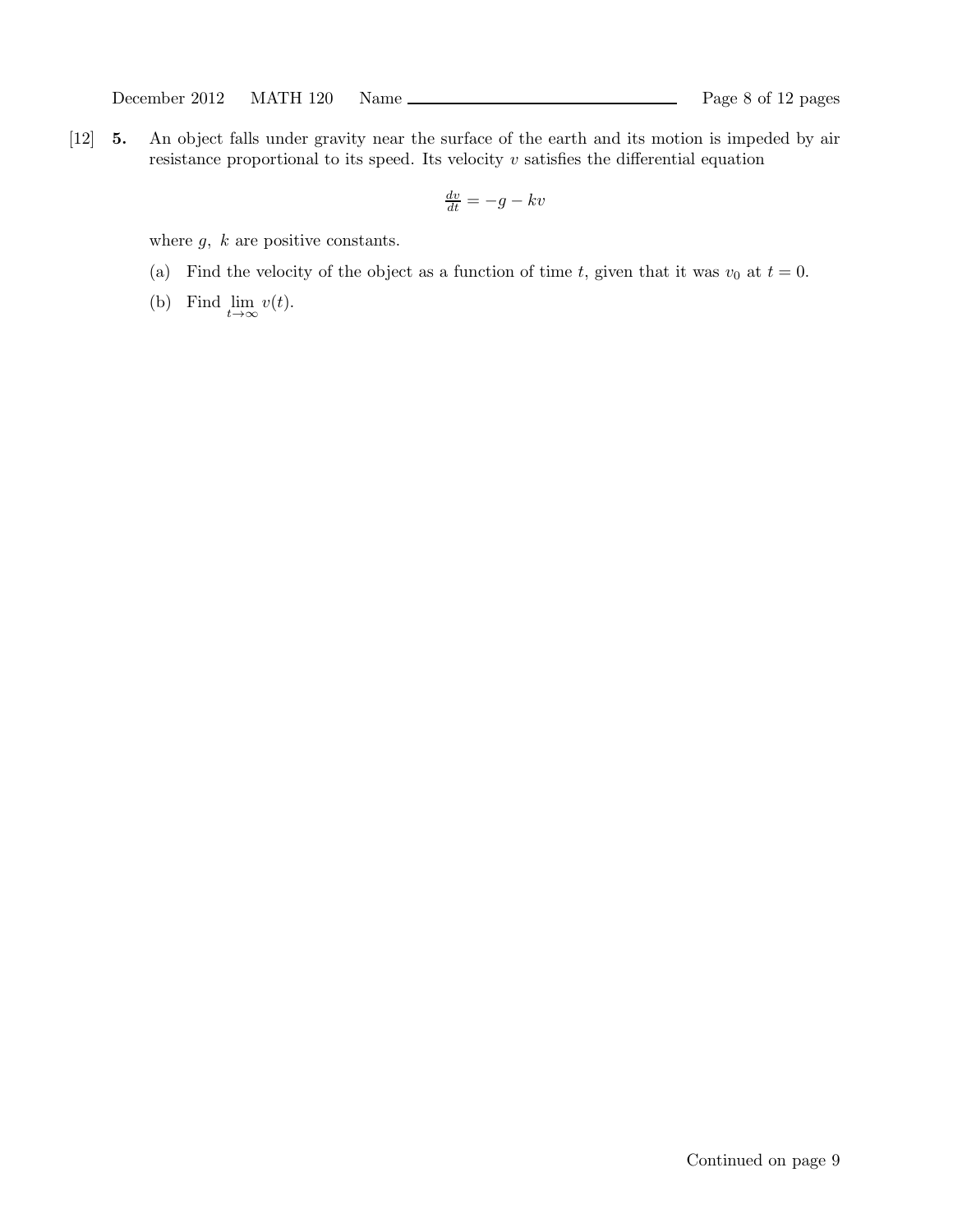[12] **6.** Consider  $f(x) = e^{e^x}$ .

- (a) Find the best linear approximation for f near  $x = 0$  (call this  $L(x)$ ).
- (b) Find the best quadratic approximation for f near  $x = 0$  (call this  $Q(x)$ ).
- (c) Prove that  $L(x) < Q(x) < f(x)$  for all  $x > 0$ .
- (d) Find an interval of length at most 0.01 that is guaranteed to contain the number  $e^{0.1}$ .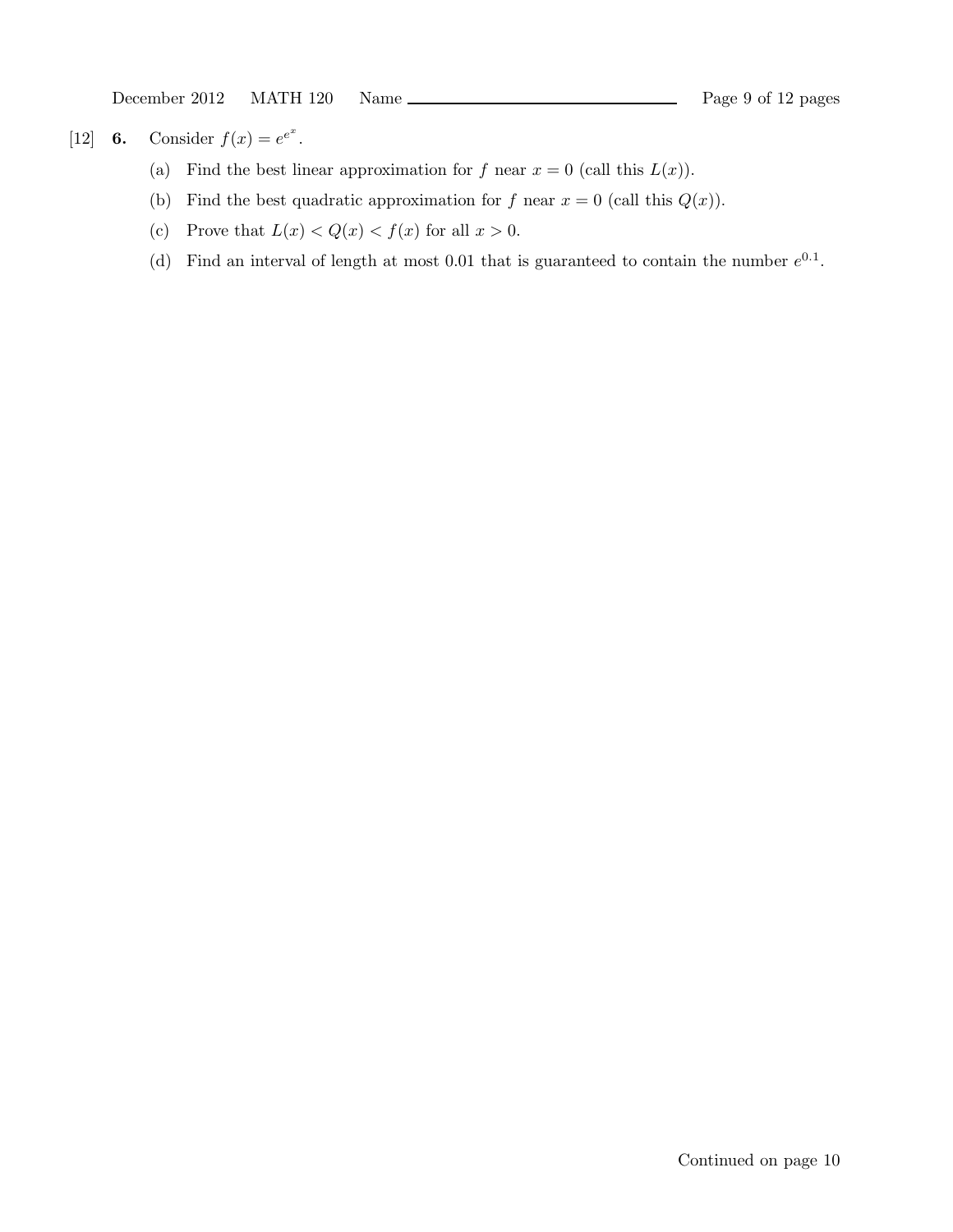[12] 7. You are in a dune buggy at a point P in the desert, 12 km due south of the nearest point A on a straight east-west road. You want to get to a town  $B$  on the road 16 km east of  $A$ . If your dune buggy can travel at an average speed of 15 km/hr through the desert and 30 km/hr along the road, towards what point  $Q$  on the road should you head to minimize your travel time from  $P$  to  $B$ ?